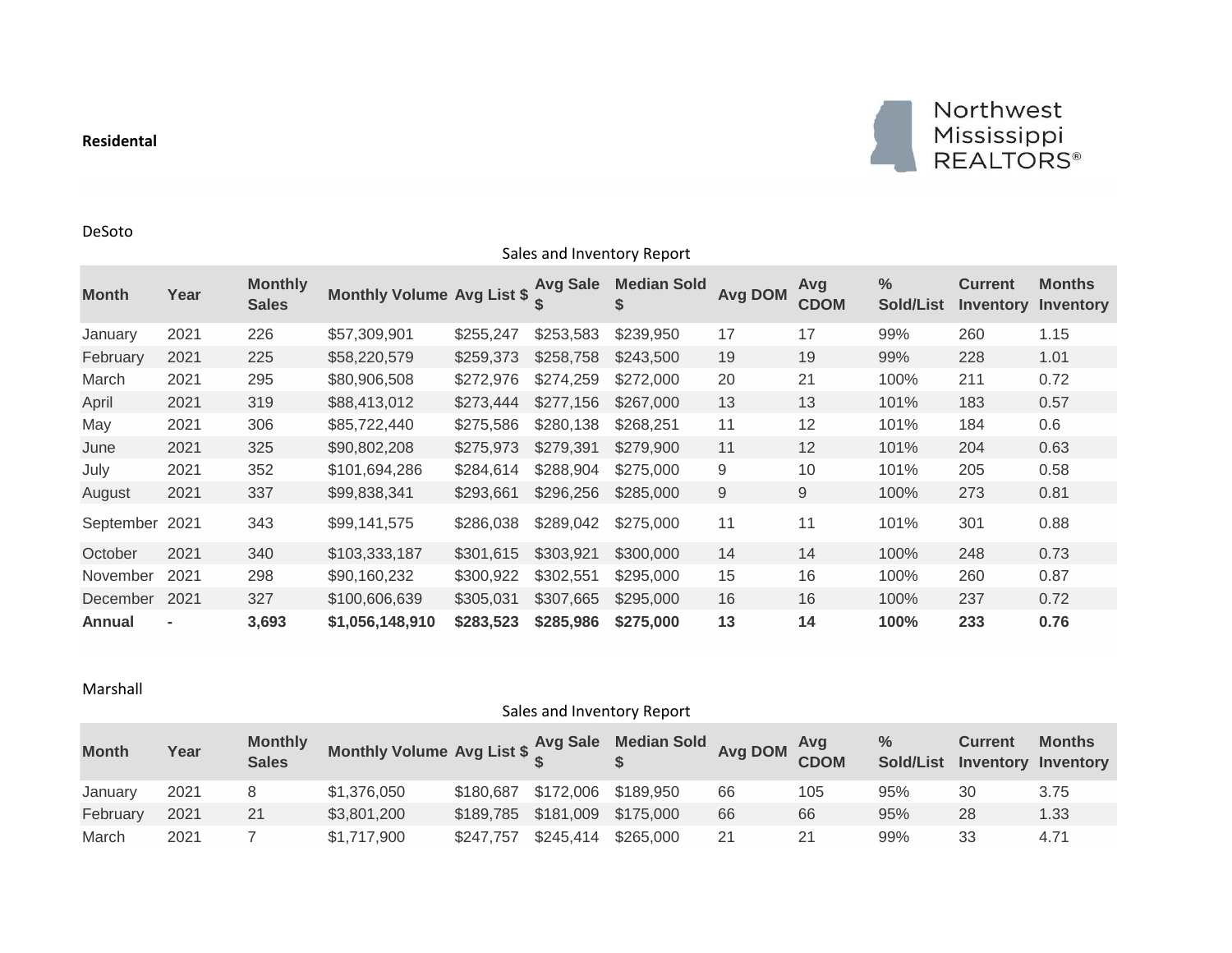| April          | 2021           | 21  | \$6,409,050  | \$326,654 | \$305,192 | \$228,000 | 20 | 28 | 93%  | 31 | 1.48 |
|----------------|----------------|-----|--------------|-----------|-----------|-----------|----|----|------|----|------|
| May            | 2021           | 20  | \$4,387,600  | \$211,295 | \$219,380 | \$221,000 |    |    | 103% | 31 | 1.55 |
| June           | 2021           | 25  | \$5,680,233  | \$228,624 | \$227,209 | \$221,000 | 16 | 16 | 99%  | 29 | 1.16 |
| July           | 2021           | 15  | \$4,065,630  | \$276,548 | \$271,042 | \$284,900 | 12 | 12 | 98%  | 33 | 2.2  |
| August         | 2021           | 20  | \$4,522,700  | \$234,072 | \$226,135 | \$227,350 | 17 | 17 | 96%  | 28 | 1.4  |
| September 2021 |                | 18  | \$4,071,683  | \$229.331 | \$226,204 | \$217,500 | 22 | 22 | 98%  | 30 | 1.67 |
| October        | 2021           | 15  | \$3,211,000  | \$215,953 | \$214,066 | \$265,000 | 22 | 22 | 99%  | 27 | 1.8  |
| November       | 2021           | 14  | \$3,193,550  | \$228,578 | \$228,110 | \$192,450 | 18 | 18 | 99%  | 27 | 1.93 |
| December       | 2021           | 21  | \$5,908,923  | \$281,985 | \$281,377 | \$285,000 | 34 | 34 | 99%  | 26 | 1.24 |
| Annual         | $\blacksquare$ | 205 | \$48,345,519 | \$240,416 | \$235,831 | \$221,000 | 26 | 28 | 98%  | 29 | 1.7  |

Tate

| Sales and Inventory Report |                |                                |                                   |           |                 |                          |                |                    |                                   |                                    |                            |  |  |
|----------------------------|----------------|--------------------------------|-----------------------------------|-----------|-----------------|--------------------------|----------------|--------------------|-----------------------------------|------------------------------------|----------------------------|--|--|
| <b>Month</b>               | Year           | <b>Monthly</b><br><b>Sales</b> | <b>Monthly Volume Avg List \$</b> |           | <b>Avg Sale</b> | <b>Median Sold</b><br>\$ | <b>Avg DOM</b> | Avg<br><b>CDOM</b> | $\frac{0}{0}$<br><b>Sold/List</b> | <b>Current</b><br><b>Inventory</b> | <b>Months</b><br>Inventory |  |  |
| January                    | 2021           | 14                             | \$2,882,788                       | \$207,242 | \$205,913       | \$214,500                | 29             | 29                 | 99%                               | 32                                 | 2.29                       |  |  |
| February                   | 2021           | 19                             | \$3,670,808                       | \$195,067 | \$193,200       | \$191,888                | 26             | 26                 | 99%                               | 31                                 | 1.63                       |  |  |
| March                      | 2021           | 25                             | \$5,759,900                       | \$233,252 | \$230,396       | \$225,000                | 38             | 38                 | 98%                               | 20                                 | 0.8                        |  |  |
| April                      | 2021           | 18                             | \$4,159,835                       | \$237,683 | \$231,101       | \$218,750                | 31             | 31                 | 97%                               | 15                                 | 0.83                       |  |  |
| May                        | 2021           | 23                             | \$4,807,588                       | \$208,956 | \$209,025       | \$210,000                | 24             | 24                 | 100%                              | 11                                 | 0.48                       |  |  |
| June                       | 2021           | 19                             | \$4,285,553                       | \$225,896 | \$225,555       | \$238,450                | 10             | 10                 | 99%                               | 14                                 | 0.74                       |  |  |
| July                       | 2021           | 17                             | \$4,139,600                       | \$232,617 | \$243,505       | \$214,900                | 29             | 29                 | 104%                              | 24                                 | 1.41                       |  |  |
| August                     | 2021           | 25                             | \$6,547,962                       | \$263,790 | \$261,918       | \$249,900                | 5              | 5                  | 99%                               | 19                                 | 0.76                       |  |  |
| September                  | 2021           | 18                             | \$4,281,900                       | \$240,316 | \$237,883       | \$200,000                | 27             | 27                 | 98%                               | 21                                 | 1.17                       |  |  |
| October                    | 2021           | 19                             | \$4,543,500                       | \$249,273 | \$239,131       | \$220,000                | 34             | 34                 | 95%                               | 16                                 | 0.84                       |  |  |
| November                   | 2021           | 18                             | \$3,253,300                       | \$182,816 | \$180,738       | \$147,450                | 23             | 23                 | 98%                               | 18                                 | $\mathbf{1}$               |  |  |
| December                   | 2021           | 23                             | \$5,226,012                       | \$227,447 | \$227,217       | \$221,000                | 12             | 12                 | 99%                               | 16                                 | 0.7                        |  |  |
| <b>Annual</b>              | $\blacksquare$ | 238                            | \$53,558,746                      | \$226,674 | \$225,036       | \$220,000                | 24             | 24                 | 99%                               | 20                                 | 1.01                       |  |  |

Tunica

Sales and Inventory Report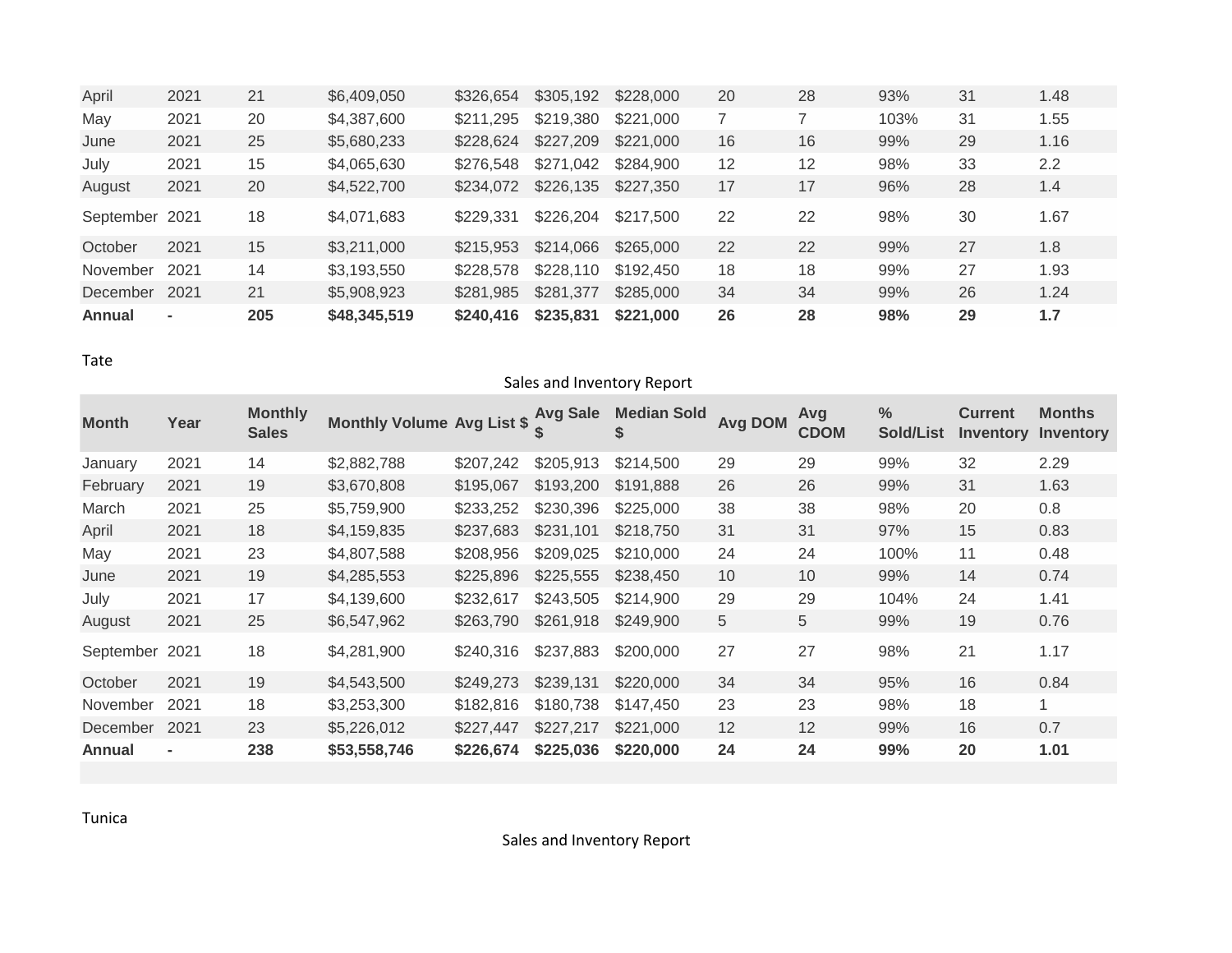| <b>Month</b>   | Year           | <b>Monthly</b><br><b>Sales</b> | Monthly Volume Avg List \$ Avg Sale |           |           | <b>Median Sold</b> | <b>Avg DOM</b> | Avg<br><b>CDOM</b> | $\frac{6}{6}$<br><b>Sold/List</b> | <b>Current</b><br><b>Inventory</b> | <b>Months</b><br>Inventory |
|----------------|----------------|--------------------------------|-------------------------------------|-----------|-----------|--------------------|----------------|--------------------|-----------------------------------|------------------------------------|----------------------------|
| March          | 2021           | $\overline{4}$                 | \$592,500                           | \$149.725 | \$148,125 | \$148,750          | 88             | 88                 | 98%                               | $\overline{2}$                     | 0.5                        |
| April          | 2021           | 3                              | \$342,000                           | \$143,300 | \$114,000 | \$80,000           | 78             | 327                | 79%                               | 3                                  |                            |
| May            | 2021           | 2                              | \$330,000                           | \$159,950 | \$165,000 | \$165,000          | 5              | 5                  | 103%                              | $\overline{2}$                     |                            |
| June           | 2021           |                                | \$63,000                            | \$69,900  | \$63,000  | \$63,000           | 13             | 13                 | 90%                               | 3                                  | 3                          |
| July           | 2021           | 3                              | \$492,000                           | \$160,000 | \$164,000 | \$170,000          | 14             | 14                 | 102%                              | $\overline{2}$                     | 0.67                       |
| September 2021 |                | 1                              | \$305,000                           | \$355,000 | \$305,000 | \$305,000          | 10             | 10                 | 85%                               | 5                                  | 5                          |
| October        | 2021           | 5                              | \$849,000                           | \$175,380 | \$169,800 | \$150,000          | 17             | 17                 | 96%                               | 4                                  | 0.8                        |
| November       | 2021           | 2                              | \$282,000                           | \$149,000 | \$141,000 | \$141,000          | 20             | 20                 | 94%                               | $\overline{2}$                     | 1                          |
| December       | 2021           | 1                              | \$177,000                           | \$177,000 | \$177,000 | \$177,000          | 3              | 3                  | 100%                              | 4                                  | 4                          |
| Annual         | $\blacksquare$ | 22                             | \$3,432,500                         | \$163,886 | \$156,022 | \$162,500          | 36             | 70                 | 95%                               | $\overline{2}$                     | 1.09                       |

## Panola

## Sales and Inventory Report

| <b>Month</b>    | Year | <b>Monthly</b><br><b>Sales</b> | Monthly Volume Avg List \$ Avg Sale |           |           | <b>Median Sold</b> | <b>Avg DOM</b> | Avg<br><b>CDOM</b> | $\frac{0}{0}$<br><b>Sold/List</b> | <b>Current</b><br><b>Inventory</b> | <b>Months</b><br>Inventory |
|-----------------|------|--------------------------------|-------------------------------------|-----------|-----------|--------------------|----------------|--------------------|-----------------------------------|------------------------------------|----------------------------|
| January         | 2021 | $\overline{7}$                 | \$1,029,250                         | \$152,200 | \$147,035 | \$153,000          | 51             | 51                 | 96%                               | 25                                 | 3.57                       |
| February        | 2021 | $\overline{7}$                 | \$1,249,500                         | \$189,414 | \$178,500 | \$170,000          | 198            | 198                | 94%                               | 14                                 | $\overline{2}$             |
| March           | 2021 | 10                             | \$1,560,400                         | \$161,190 | \$156,040 | \$153,500          | 49             | 49                 | 96%                               | 18                                 | 1.8                        |
| April           | 2021 | 8                              | \$1,762,500                         | \$229,750 | \$220,312 | \$187,500          | 14             | 14                 | 95%                               | 20                                 | 2.5                        |
| May             | 2021 | 7                              | \$1,271,200                         | \$185,400 | \$181,600 | \$212,000          | 76             | 76                 | 97%                               | 15                                 | 2.14                       |
| June            | 2021 | 6                              | \$1,320,500                         | \$219,666 | \$220,083 | \$231,750          | 5              | 5                  | 100%                              | 12                                 | $\overline{2}$             |
| July            | 2021 | 9                              | \$2,260,900                         | \$262,077 | \$251,211 | \$181,500          | 37             | 37                 | 95%                               | 13                                 | 1.44                       |
| August          | 2021 | $\overline{7}$                 | \$1,162,500                         | \$167,800 | \$166,071 | \$172,000          | 24             | 24                 | 98%                               | 15                                 | 2.14                       |
| September 2021  |      | 5                              | \$764,900                           | \$158,400 | \$152,980 | \$180,000          | 15             | 15                 | 96%                               | 16                                 | 3.2                        |
| October         | 2021 | $\overline{4}$                 | \$518,900                           | \$129,600 | \$129,725 | \$136,750          | 57             | 57                 | 100%                              | 20                                 | 5                          |
| <b>November</b> | 2021 | 6                              | \$1,402,500                         | \$243,000 | \$233,750 | \$234,000          | 39             | 39                 | 96%                               | 25                                 | 4.17                       |
| December        | 2021 | 4                              | \$1,124,000                         | \$293,000 | \$281,000 | \$275,000          | 25             | 25                 | 95%                               | 22                                 | 5.5                        |